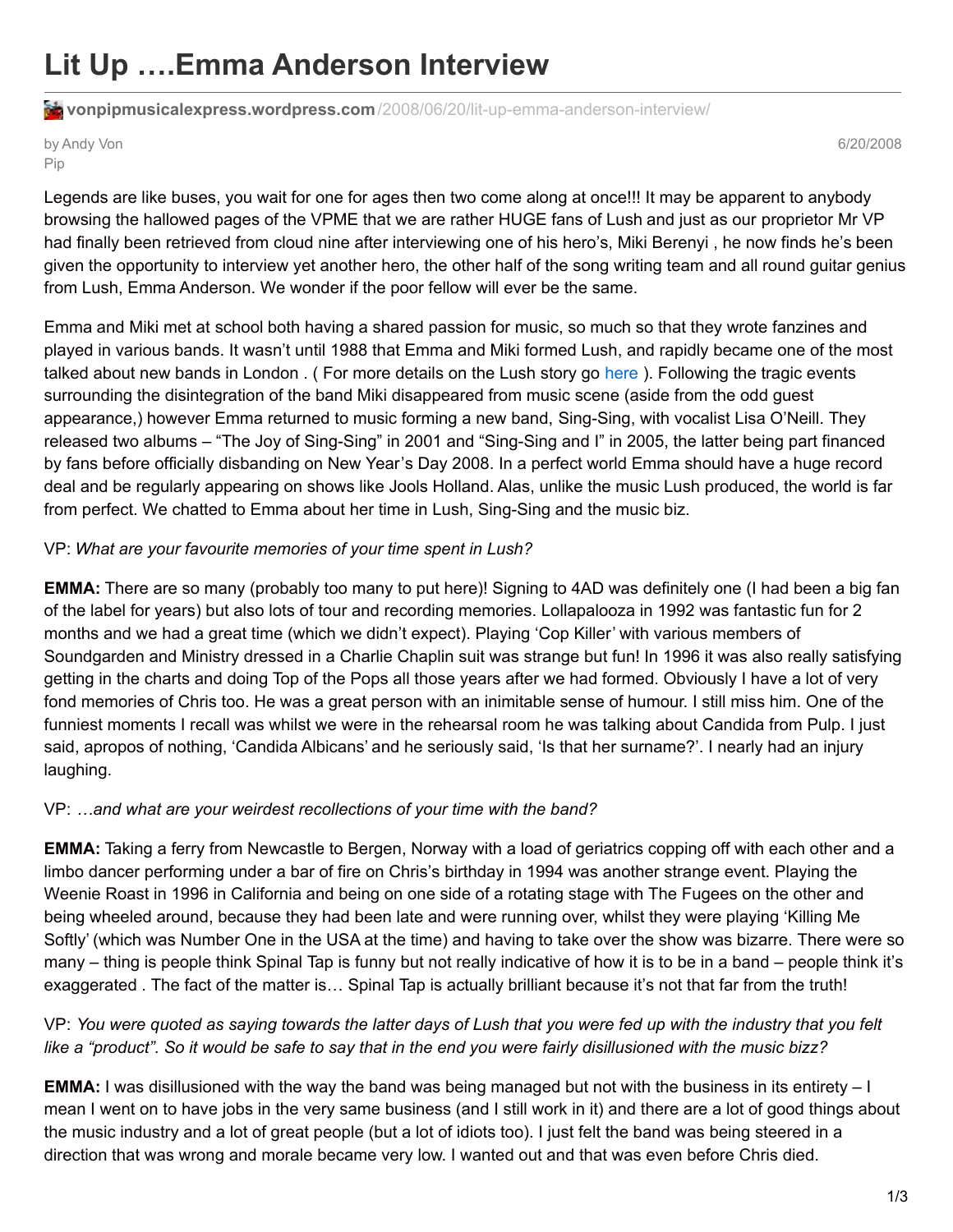VP: After Lush officially called it a day, did you have any idea what you wanted to do musically? Was finding somebody to collaborate with a plan or did Sing-Sing come about more by virtue of a "happy accident?"

**EMMA:** I just started writing songs not really knowing what was going to happen though I kind of knew I didn't want to form another 4-piece indie band. I demoed those songs for 4AD with myself singing but was dropped but I wasn't fazed. I then met Lisa O'Neill via a guy I was going out with at the time. She had worked with Mark Van Hoen whom funnily enough, someone I knew said, was looking for collaborators so it kind of all fell into place and Sing-Sing was born. The way Mark worked, i.e. lots of programming and working stuff out on a computer, was a really nice change for me.

VP: Sing-Sing's sound was definitely different to Lush's was this deliberate or just a natural progression in terms of *where you were at that stage in life?*

**EMMA:** Following on from the last answer, I really liked the programmed aspect of Sing-Sing's music, not just the process but also the way it sounded. Yes, I had done the 4-piece indie band thing and wanted a change. It was great being able to use lots of different instruments like Moogs, trumpets, pianos, strings and samples with relative ease (as you didn't need to hire big studios and spend ages with tapes etc). Also Lush's records had been very expensive to make. It was a revelation that you could make something so much more cheaply, which still retained quality, due to computers.

### VP: *What are your fondest recollections of the "Sing-Sing" years?*

**EMMA:** 'Feels Like Summer' appearing on 'Now That's What I Call Music 6' in Poland was quite fun. Also making the first album, 'The Joy of [Sing-Sing'](http://www.amazon.co.uk/Joy-Sing-Sing/dp/B00005O7PX), was enjoyable. We were signed to Sanctuary at the time and were able to use their studio Nomis (which doesn't exist anymore). We got in some great guests too – Audrey Riley, Tim Keegan, Vinny Miller, Mig Moreland and Poppy Gonzalez. Things got harder after we were dropped from Sanctuary and didn't really get any easier until we set up our own label for the second album, ['Sing-Sing](http://www.amazon.co.uk/Sing-Sing-I/dp/B000ATT2QY/ref=pd_sim_m_h__1) and I'. Making and selling that ourselves was pretty satisfying. All-in-all though, Sing-Sing was pretty hard work but I am really glad we did it.

VP: There is talk that you may embark on a new musical project, are you in a position to enlighten us or is it top *secret?*

**EMMA:** It is just talk at the moment. There is nothing to report as yet. Day job taking up a lot of time at the moment! I would like to do something else though.

VP: *Do you think the ex-members of Lush would or could ever collaborate on a musical project again?*

#### **EMMA:** Who knows?

#### VP: *What's the weirdest piece of fan mail you've ever had?*

**EMMA:** Erm, I had a lesbian one once which was quite weird. When people draw pictures of you and give them that can be quite odd too …..sweet but a little strange. I was also sent a ukulele once. I wish I knew how to play it!

#### VP: *What sort of music do you listen to these days?*

**EMMA:** Oh God – loads of different stuff as always. Trying to catch up on old stuff e.g. Gene Clark and Terry Callier but I also I like established current bands like Portishead, The Shins, Martina Topley-Bird, Goldfrapp, The Shortwave Set, The Foo Fighters and Ian Brown. Also, I love the Sam Sparro track 'Black and Gold'. It's genius.

VP: You have moved to Brighton after spending nearly all your life in London, what do you make of the music scene *there?*

**EMMA:** To be brutally honest, I am not THAT interested what's going on musically down here. I moved here to have